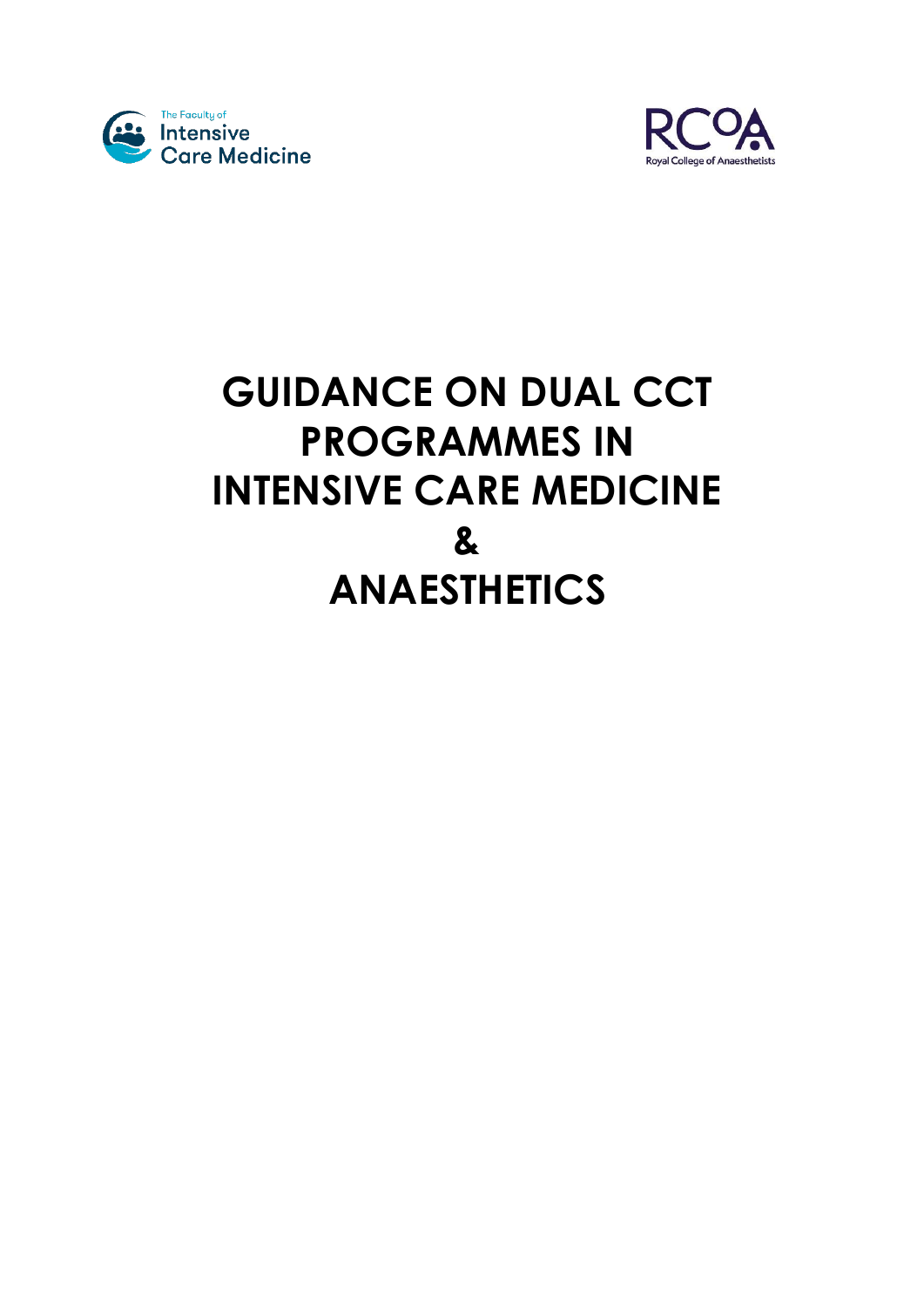# **Change log**

This document outlines the dual training programme for doctors completing postgraduate training in Intensive Care Medicine and Anaesthetics in the UK.

This is Version 1.0. As the document is updated, version numbers will be changed, and content changes noted in the table below.

| Version number | Date issued | Summary of changes |
|----------------|-------------|--------------------|
|                |             |                    |
|                |             |                    |
|                |             |                    |
|                |             |                    |
|                |             |                    |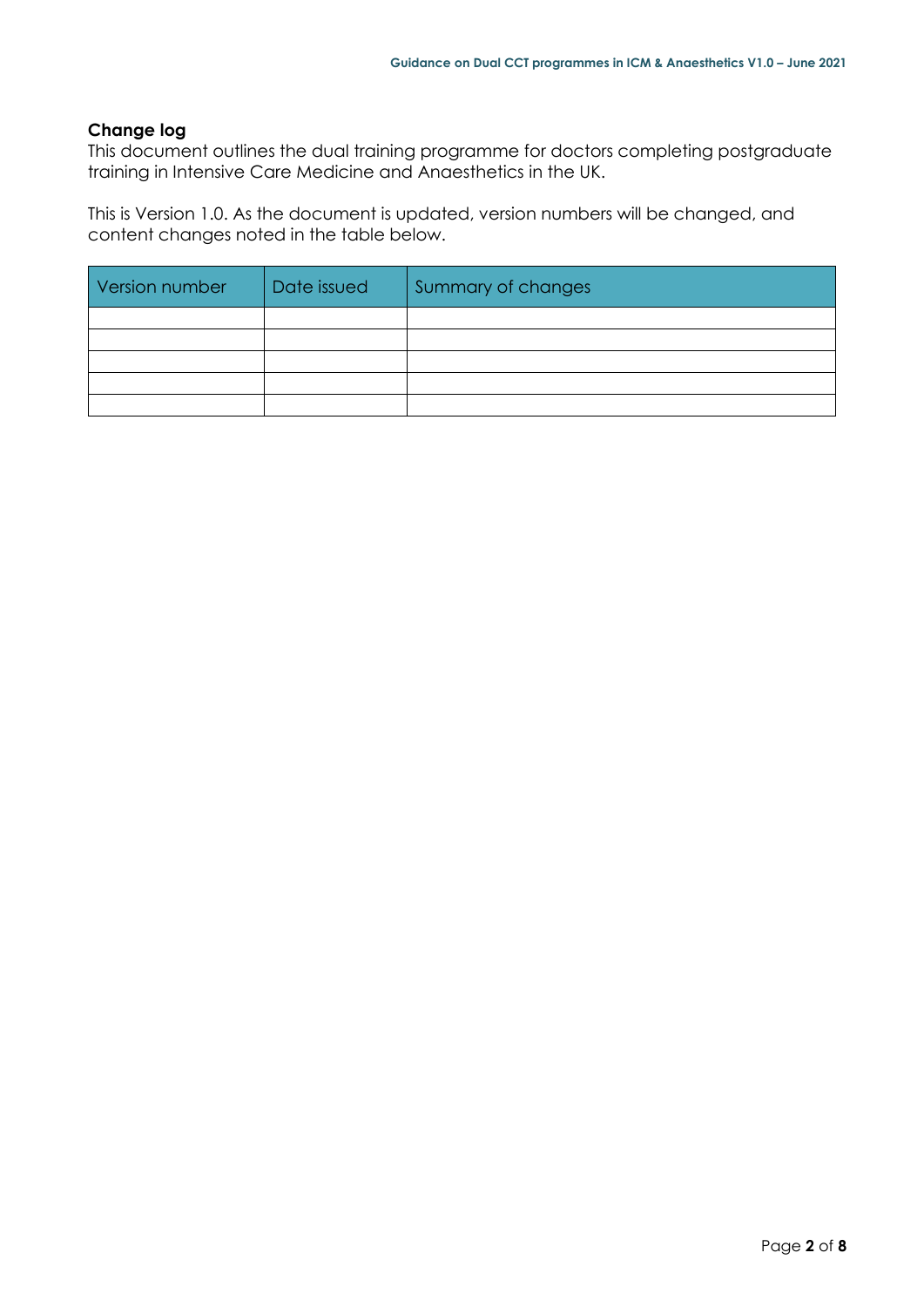# **Contents**

| Structure of a Dual CCT programme including ICM and Anaesthetics4     |  |
|-----------------------------------------------------------------------|--|
| Illustrative examples of Dual CCT programmes in ICM and Anaesthetics5 |  |
|                                                                       |  |
|                                                                       |  |
|                                                                       |  |
|                                                                       |  |
|                                                                       |  |
|                                                                       |  |
|                                                                       |  |
|                                                                       |  |

**NB: The following guidance discusses the implementation of Dual CCTs in Intensive Care Medicine and Anaesthetics whilst drawing heavily on information already available online. Further information can be found via the links below, and this document should be read in conjunction with these resources:**

- FAQs [on National Recruitment to ICM](https://www.ficm.ac.uk/careers-recruitment-workforce/recruitment)
- [FAQs on National Recruitment to Anaesthetics](https://www.rcoa.ac.uk/training-careers/considering-career-anaesthesia/recruitment-anaesthesia)
- *[ICM Curriculum: Supporting Excellence](https://www.ficm.ac.uk/sites/default/files/icm_curriculum_supporting_excellence_v1.0.pdf)*
- [The CCT in Anaesthetics](https://www.rcoa.ac.uk/training-careers/training-anaesthesia/2021-anaesthetics-curriculum)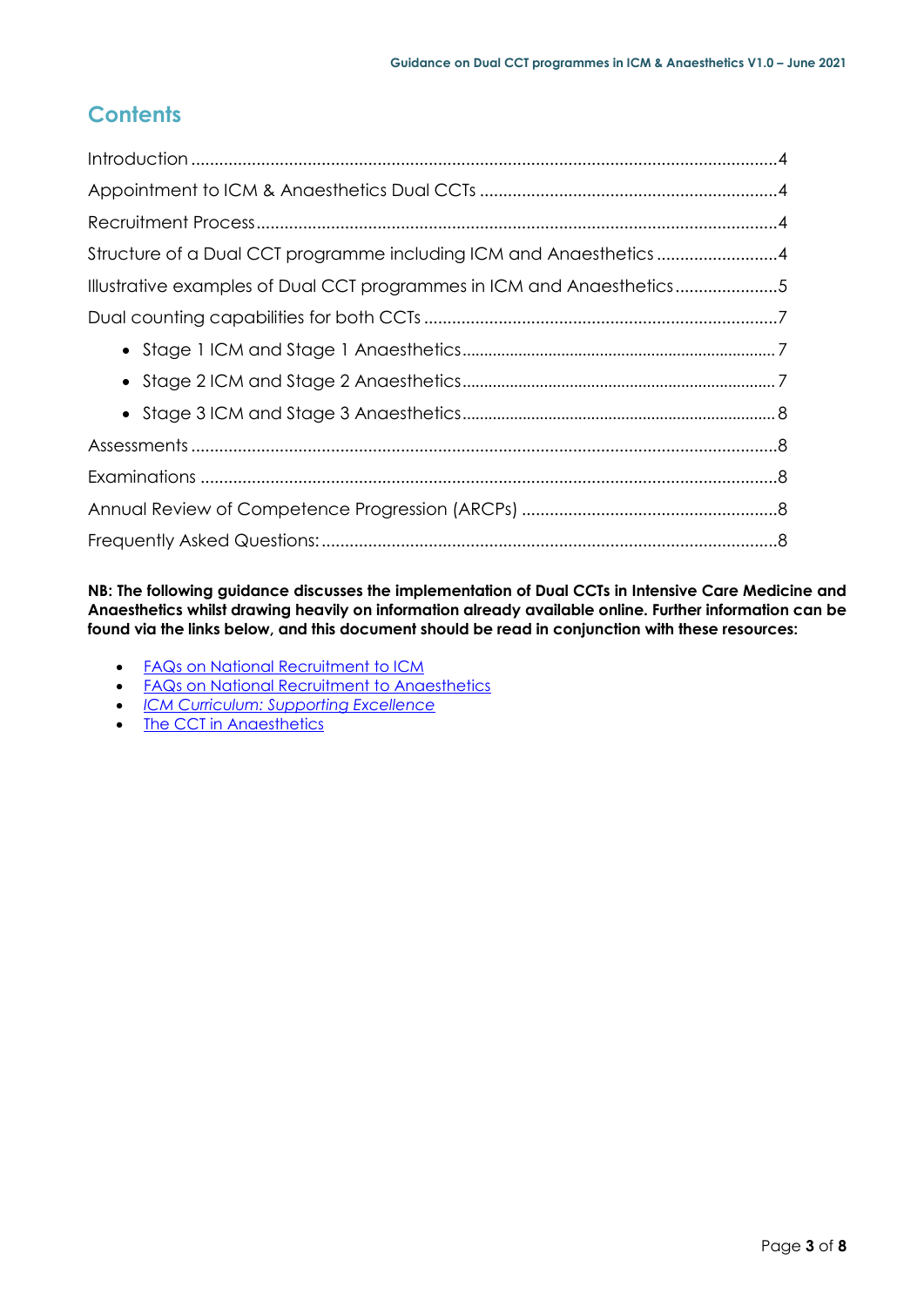# <span id="page-3-0"></span>**Introduction**

Following the approval by the General Medical Council [GMC] of the standalone *CCT in Intensive Care Medicine* (2021), this guidance has been compiled by the Faculty of Intensive Care Medicine [FICM] and the Royal College of Anaesthetists [RCoA] for the benefit of doctors undertaking Dual CCTs in Intensive Care Medicine [ICM] and Anaesthetics, as well as those deaneries, Training Programme Directors and Regional Advisors responsible for creating and delivering such programmes.

The FICM and RCoA have undertaken a cross-mapping exercise of both curricula to identify areas of overlap that will allow doctors to acquire the outcomes and capabilities in full of both disciplines via a suitable choice of training attachments and educational interventions whilst avoiding undue prolongation of training.

This guidance deals specifically with those areas in which the two curricula overlap to allow dualcounting of capabilities and describes the layout and indicative timeframes of a Dual CCT programme. More detailed information on the respective capabilities and assessment methods discussed here can be found in *The [CCT in Intensive Care Medicine](https://www.ficm.ac.uk/sites/default/files/icm_curriculum_supporting_excellence_v1.0.pdf)* and *[The CCT in Anaesthetics](https://www.rcoa.ac.uk/training-careers/training-anaesthesia/2021-anaesthetics-curriculum)*.

# <span id="page-3-1"></span>**Appointment to ICM & Anaesthetics Dual CCTs**

All appointments to the Dual CCT programme should adhere to the GMC [guidance](https://www.gmc-uk.org/education/how-we-quality-assure/royal-colleges-and-faculties/dual-certificate-of-completion-of-training-ccts) on Dual CCTs and to the ICM and Anaesthetics CCT person specifications.

In order to dual train in Anaesthetics and ICM, a doctor would need to complete either Core Anaesthetic Training (CAT) or the ACCS (Anaesthetics) programme and pass the Primary FRCA to be eligible to apply to train in both programmes.

# <span id="page-3-2"></span>**Recruitment Process**

Guidance on recruitment for an ICM CCT programme is available here: [http://ficm.ac.uk/national-recruitment-intensive-care-medicine.](http://ficm.ac.uk/national-recruitment-intensive-care-medicine)

Guidance on recruitment for an Anaesthetic CCT programme is available here: <https://www.rcoa.ac.uk/training-careers/considering-career-anaesthesia/recruitment-anaesthesia>

Appointment to both programmes is expected before the end of Stage 2.

# <span id="page-3-3"></span>**Structure of a Dual CCT programme including ICM and Anaesthetics**

Both the Anaesthetic and ICM CCTs are outcome-based programmes and each have an indicative duration of 7 years. Following, a comprehensive mapping exercise, the capabilities and outcomes that can be achieved in both curricula have been identified. As a result of this 'dual counting', a Dual CCT programme in ICM and Anaesthetics has an indicative duration of 8.5 years. Doctors entering via ACCS (Anaesthetics) will also complete the Dual programme in an indicative 8.5 years. See the diagrams below for details. Doctors who do not achieve the capabilities required within this timeframe will require longer.

Below is an *example* programme for Dual CCTs in ICM and Anaesthetics. These should not be considered as immutable formats. Where a training year is represented by a less than 12/12 block, this is purely to demonstrate the acquisition of Stage requirements on the diagram – doctors would not be expected to mark time in that ST year but could progress within the programme.

*Important point of note:* The order of training blocks *within an overall training Stage* (within Core and HST boundaries) is **interchangeable**. For example: in the Core Anaesthetic Training (CAT) route below, the 12/12 of Medicine does not have to take place in one block but it must be completed before the doctor can exit Stage 1 ICM. There is total flexibility at local level to arrange the order of the training (with a minimum 3/12 block length) via negotiation between Anaesthetics and ICM TPDs. This is true also of the  $6/12$  modules that make up the ACCS programme, in that there may be  $2 \times 3$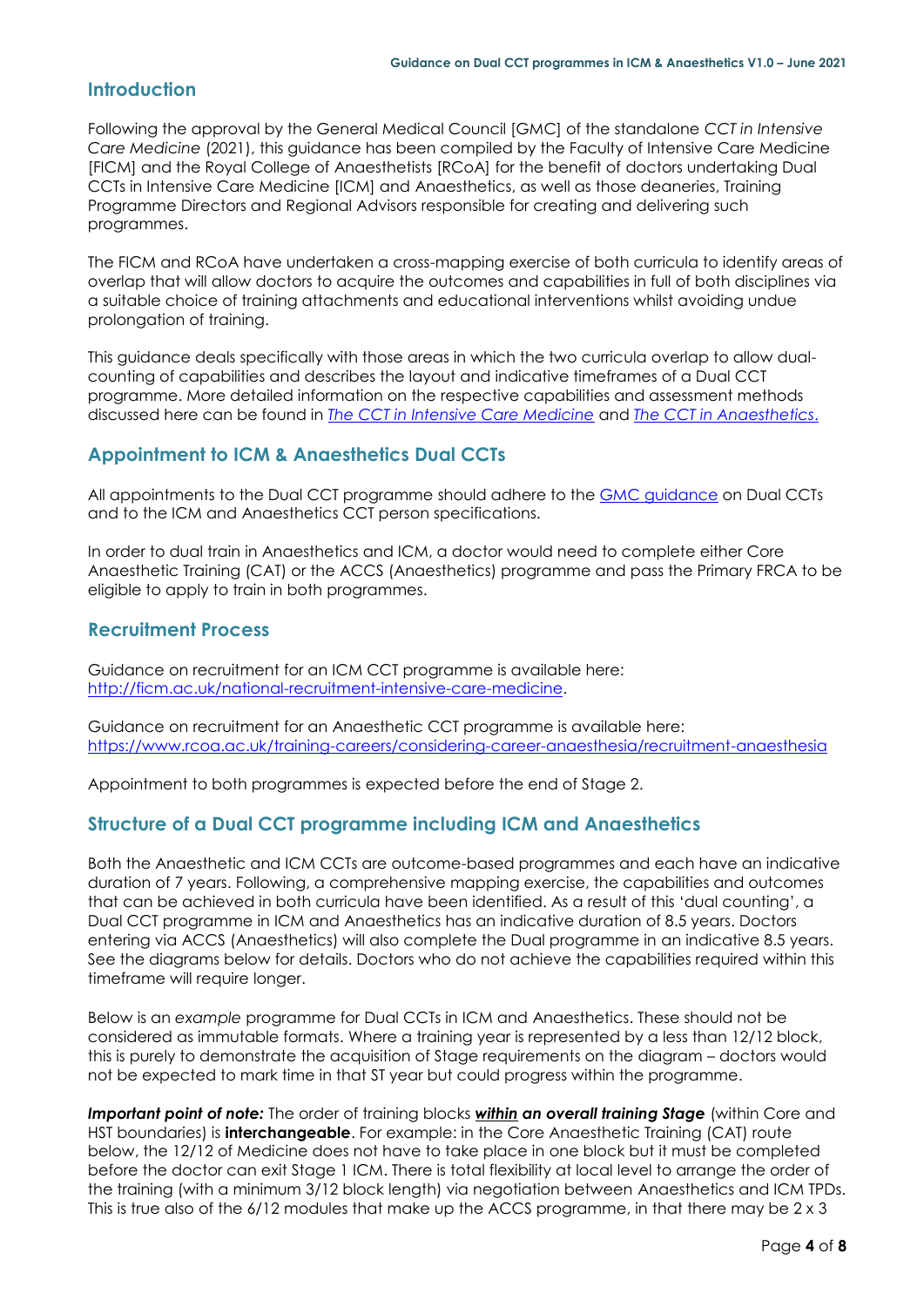### **Guidance on Dual CCT programmes in ICM & Anaesthetics V1.0 – June 2021**

month blocks. Likewise, the 'Special Skills' Year (which in the Dual CCT Programme is the Stage 2 indicative year of Anaesthetics) can be either of the two years that make up Stage 2 training. Doctors can sit the FFICM and Final FRCA examinations at any point in Stage 2 training. Areas marked with an **\*** are those modules agreed by the RCoA and FICM as dual counting across both CCTs.

# <span id="page-4-0"></span>**Illustrative examples of Dual CCT programmes in ICM and Anaesthetics**

# ACCS (Anaes) to dual, recruited to ICM first



All timescales are indicative

# ACCS (Anaes) to dual, recruited to Anaes first

All timescales are indicative

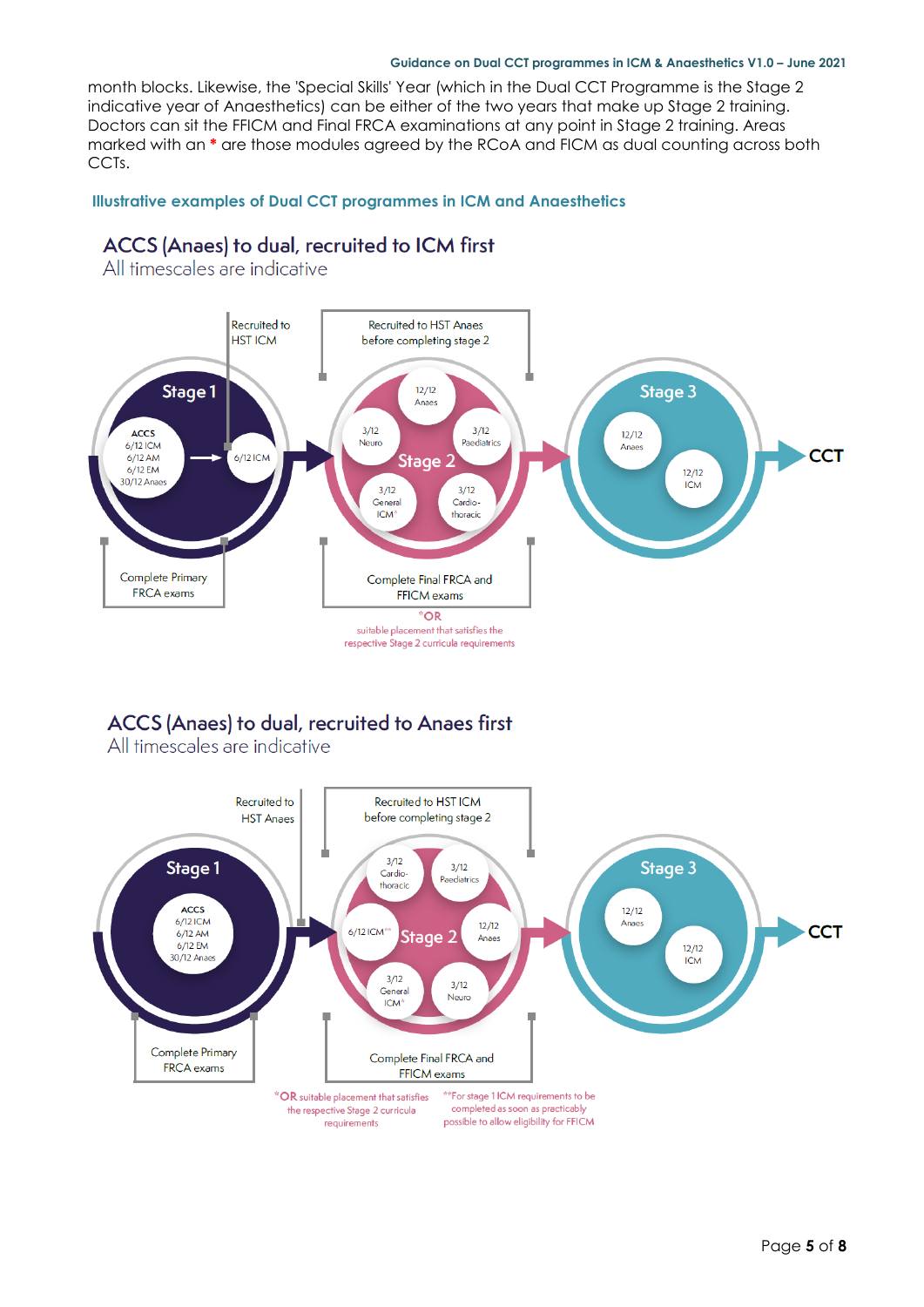Due to complex individual training histories and different rates of progression, adding a linear representation of the ST training years would be unhelpful. As per the [FICM Guidance;](https://www.ficm.ac.uk/sites/default/files/clarification_of_icm_dual_training_programmes_and_progression_-_may_2021.pdf) in counting the years of training, it is agreed that the training years start at admission to the first Specialty Training Programme, and years are added linearly as they are completed irrespective of the responsibility levels reached in the individual specialties, assuming that satisfactory outcomes have been achieved.

#### Recruited to Recruited to HST Anaes **HST ICM** before completing stage 2 Stage 1  $3/12$ Stage 3 Paediatrics  $3/12$  $12/12$  $3/12$ Cardio  $12/12$ Medicin Neum thoracic Anaes  $36/12$ **CCT** Stage Anae:  $12/12$ ICM  $3/12$  $12/12$ General Anaes **ICM** Complete Primary Complete Final FRCA and **FFICM** exams FRCA exams \*OR suitable placement that satisfies the respective Stage 2 curricula requirements

Stage 1 Anaes to dual, recruited to ICM first

All timescales are indicative

# Stage 1 Anaes to dual, recruited to Anaes first

All timescales are indicative

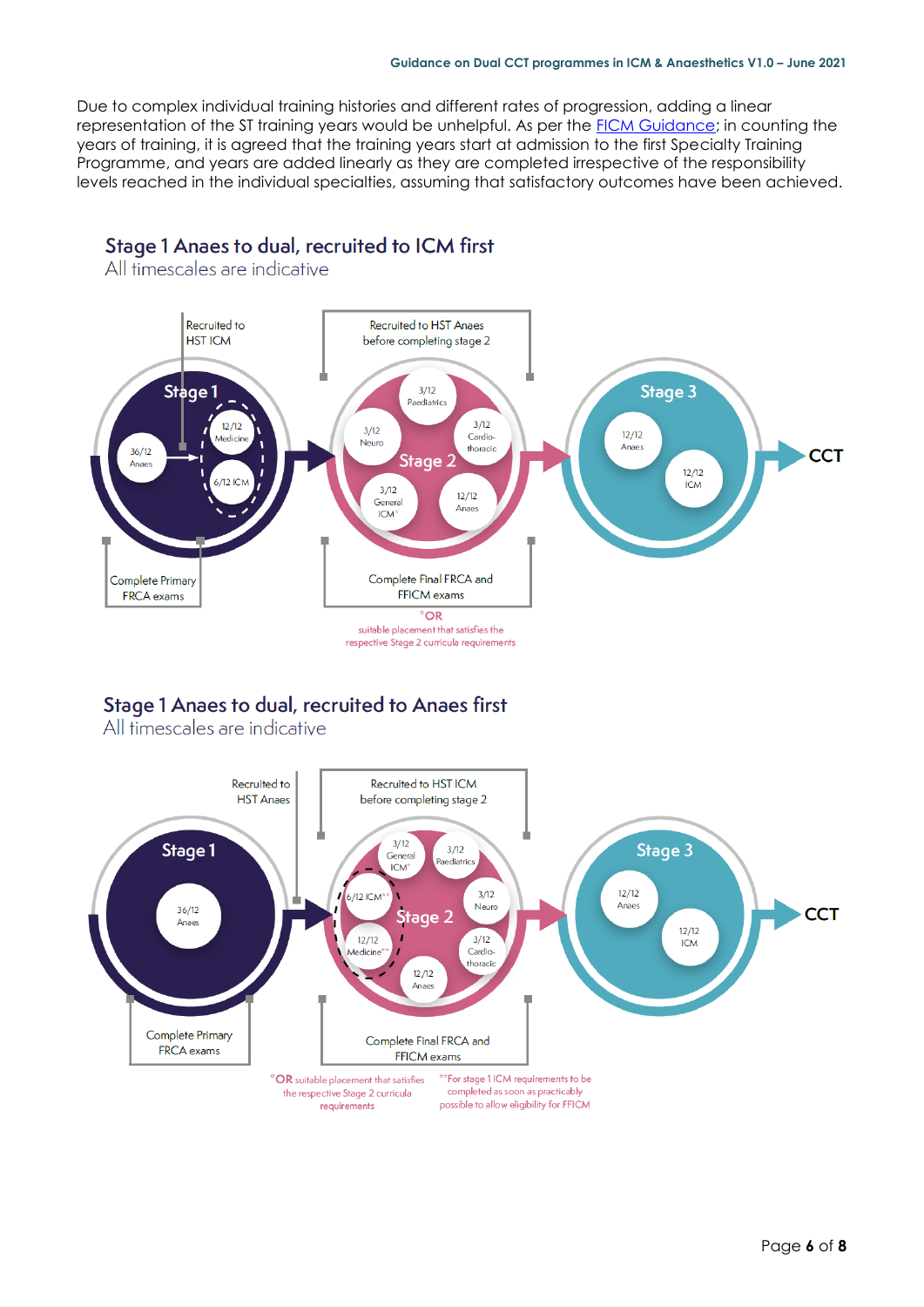# <span id="page-6-0"></span>**Dual counting capabilities for both CCTs**

As demonstrated by the **\*** notations in the diagrams above, once doctors have completed **Stage 1 training**, the entirety of Stage 2 and Stage 3 ICM is dual-countable with Stage 2 and Stage 3 Anaesthetics.

### <span id="page-6-1"></span>**Stage 1 ICM and Stage 1 Anaesthetics**

At completion of CAT (including a pass in the FRCA Primary), doctors can apply for training posts leading to Dual CCTs in Anaesthetics and ICM.

Stage 1 includes the doctor's Core Programme and the beginning of their Higher Specialty Training (HST). Stage 1 ICM is an indicative 4 years minimum in duration and for all Dual CCT doctors this will happen by default, 3 of these years must consist of indicative 12/12 month blocks each in ICM, Anaesthetics and Medicine (for ACCS doctors 6/12 each of Internal Medicine and Emergency Medicine may count toward the Medicine requirement). The final 12 months can be in any of the above specialties.

Dual CCT doctors entering from CAT will therefore need to complete any remaining specific ICM training placements to make up the 12 months required, and the necessary 12 months of Medicine to complete Stage 1 ICM. Dual CCT doctors entering from ACCS (Anaesthetics) will have completed the required 12 months of Medicine and 12 months of Anaesthetics as part of the ACCS (Anaesthetics) programme, along with 6 months of ICM. These doctors will therefore need to complete a further 6 months of ICM to complete Stage 1.

### <span id="page-6-2"></span>**Stage 2 ICM and Stage 2 Anaesthetics**

Stage 2 covers two indicative years of training, of which an indicative year will be spent in a variety of 'special' areas including paediatric, neurosurgical and cardiothoracic Intensive Care and Anaesthetics placements.

o **Paeds/Neuro/Cardio blocks:** Stage 2 in both Anaesthetics and ICM for doctors following a dual CCT programme, requires an indicative 3 month block in each of these areas. The purpose of these attachments for the respective curricula is not to produce specialists but to introduce doctors to these areas so that if and when they take up a consultant post in ICM/Anaesthetics they will be useful members of the team able to recognise, resuscitate, stabilise and transfer critically ill patients who require specialist care and treatment. Training in Stage 2 ICM/Anaesthetics specialist modules should be dual counted for both programmes. The requirements are flexible so that doctors following the dual CCT programme can pick up the capabilities of the respective curricula in either their Anaesthetics or ICM attachments. This is possible since many capabilities are common to both programmes and can be acquired while on placements in theatre or on the intensive care unit. The minimum time spent in either should be that which is required to achieve those capabilities unique to either theatre or ICU and the remaining time in the module may be spent in either location.

Doctors on a Dual CCT programme spend the remaining 3 months in General ICM or a suitable placement that will satisfy the respective Stage 2 curricula requirements of their Dual programme.

For a Dual CCT in ICM and Anaesthetics, the second year of Stage 2 comprises an indicative 12 months of Stage 2 Anaesthetics (this is referred to as the Special Skills Year in the ICM CCT curriculum).

This overall dual counting of capabilities allows dual Anaesthetics and ICM CCT doctors to undertake their respective Stage 2s concurrently without an extension to training, unless a doctor has joined the Dual programme later on in one of their specialty training programmes (though not later than the end of Stage 2).